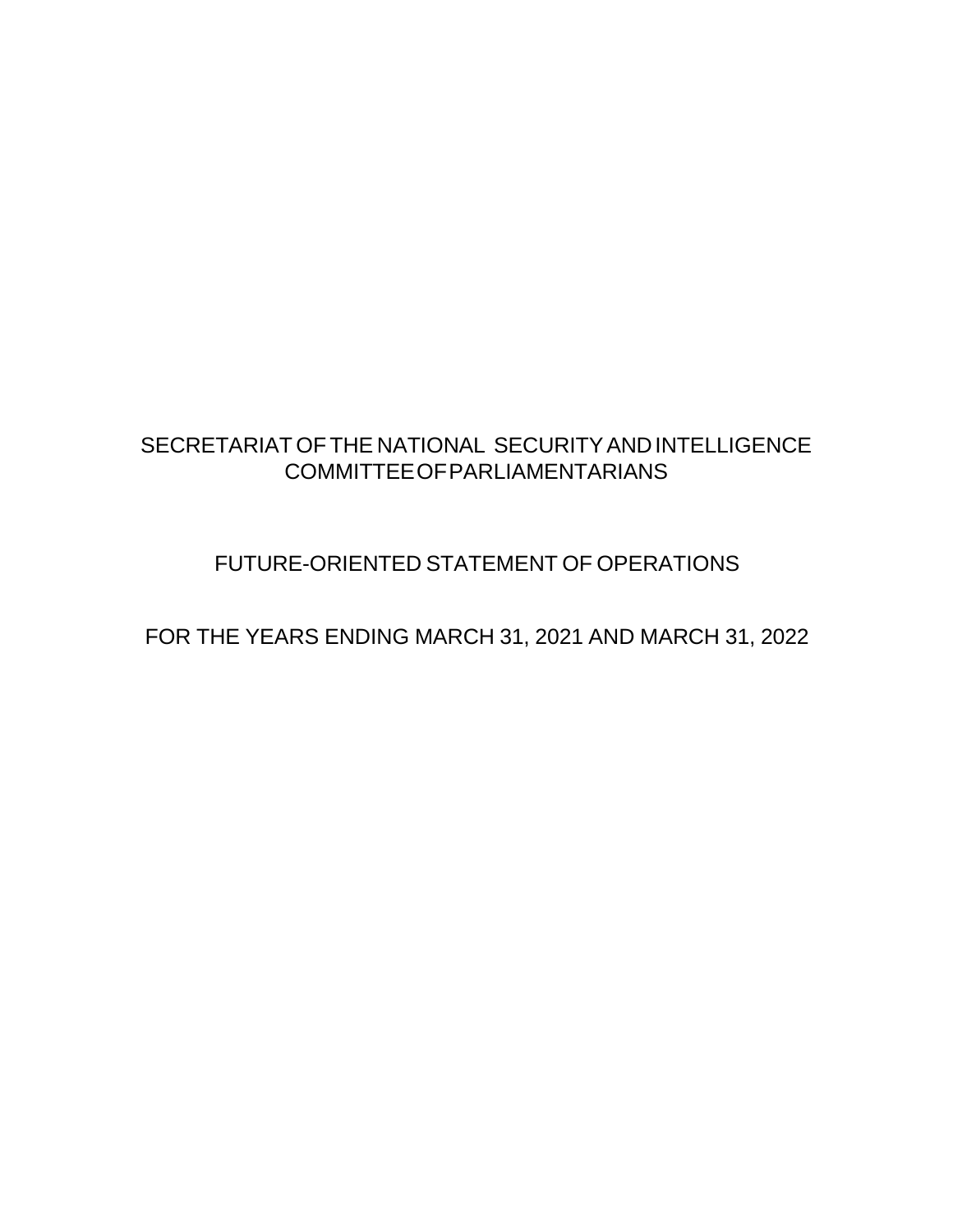### **Secretariat for the National Security and Intelligence Committee of Parliamentarians Future-Oriented Statement of Operations (unaudited) for the year ending March 31**

**(in thousands of dollars)**

|                                                                                | <b>Forecast</b><br><b>results</b><br>$2020 - 21$ | <b>Planned</b><br>results<br>$2021 - 22$ |
|--------------------------------------------------------------------------------|--------------------------------------------------|------------------------------------------|
| <b>Expenses</b>                                                                |                                                  |                                          |
| Assist the National Security and Intelligence Committee of<br>Parliamentarians | 2,501                                            | 2,919                                    |
| Internal services                                                              | 674                                              | 955                                      |
| Net cost of operations before government funding and transfers                 | 3,175                                            | 3,873                                    |

The accompanying notes form an integral part of the Future-Oriented Statement of Operations.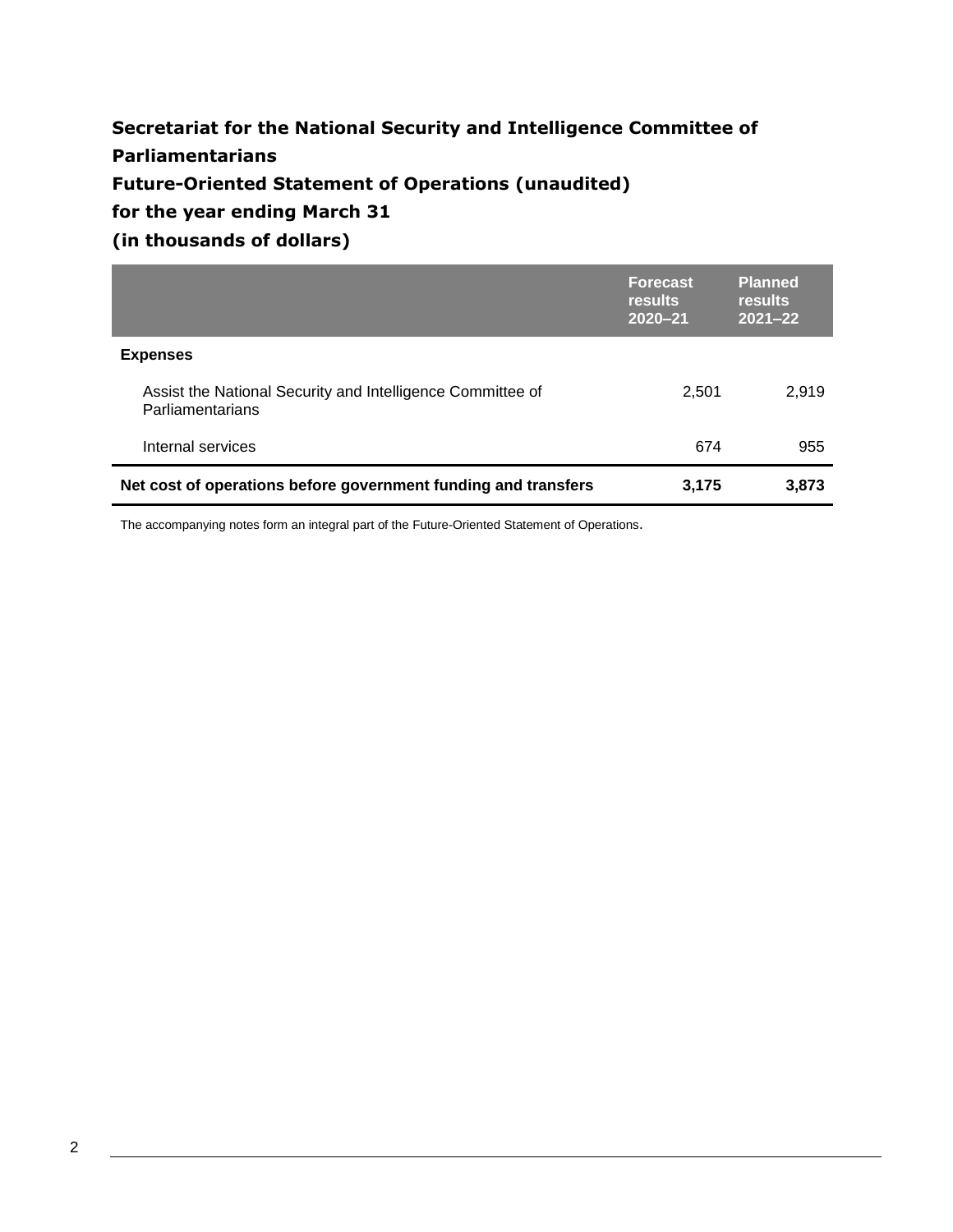# **Notes to the Future-Oriented Statement of Operations (unaudited)**

### **1. Methodology and significant assumptions**

The Future-Oriented Statement of Operations has been prepared on the basis of government priorities and departmental plans as described in the Departmental Plan.

The information in the forecast results for fiscal year 2020-21 is based on actual results as at September 30, 2020 and on forecasts for the remainder of the fiscal year. Forecasts have been made for the planned results for fiscal year 2021–22.

The main assumptions underlying the forecasts are as follows:

- The department's activities will remain substantially the same as in the previous year.
- Expenses and revenues, including the determination of amounts internal and external to the government, are based on past experience. The general historical pattern is expected to continue.

These assumptions are made as at September 30, 2020.

### **2. Variations and changes to the forecast financial information**

Although every attempt has been made to forecast final results for the remainder of 2020–21 and for 2021-22, actual results achieved for both years are likely to differ from the forecast information presented, and this variation could be material.

In preparing this Future-Oriented Statement of Operations, the Secretariat of the National Security and Intelligence Committee of Parliamentarians has made estimates and assumptions about the future. These estimates and assumptions may differ from the subsequent actual results. Estimates and assumptions are based on past experiences and other factors, including expectations of future events that are believed to be reasonable under the circumstances, and are continually evaluated.

Factors that could lead to material differences between the Future-Oriented Statement of Operations and the historical statement of operations include:

- The timing and the amount of acquisitions and disposals of property, plant and equipment, which may affect gains, losses and amortization expense;
- The implementation of new collective agreements;
- Other changes to the operating budget, such as new initiatives or technical adjustments later in the fiscal year.

After the Departmental Plan is tabled in Parliament, the Secretariat of the National Security and Intelligence Committee of Parliamentarians will not be updating the forecasts for any changes in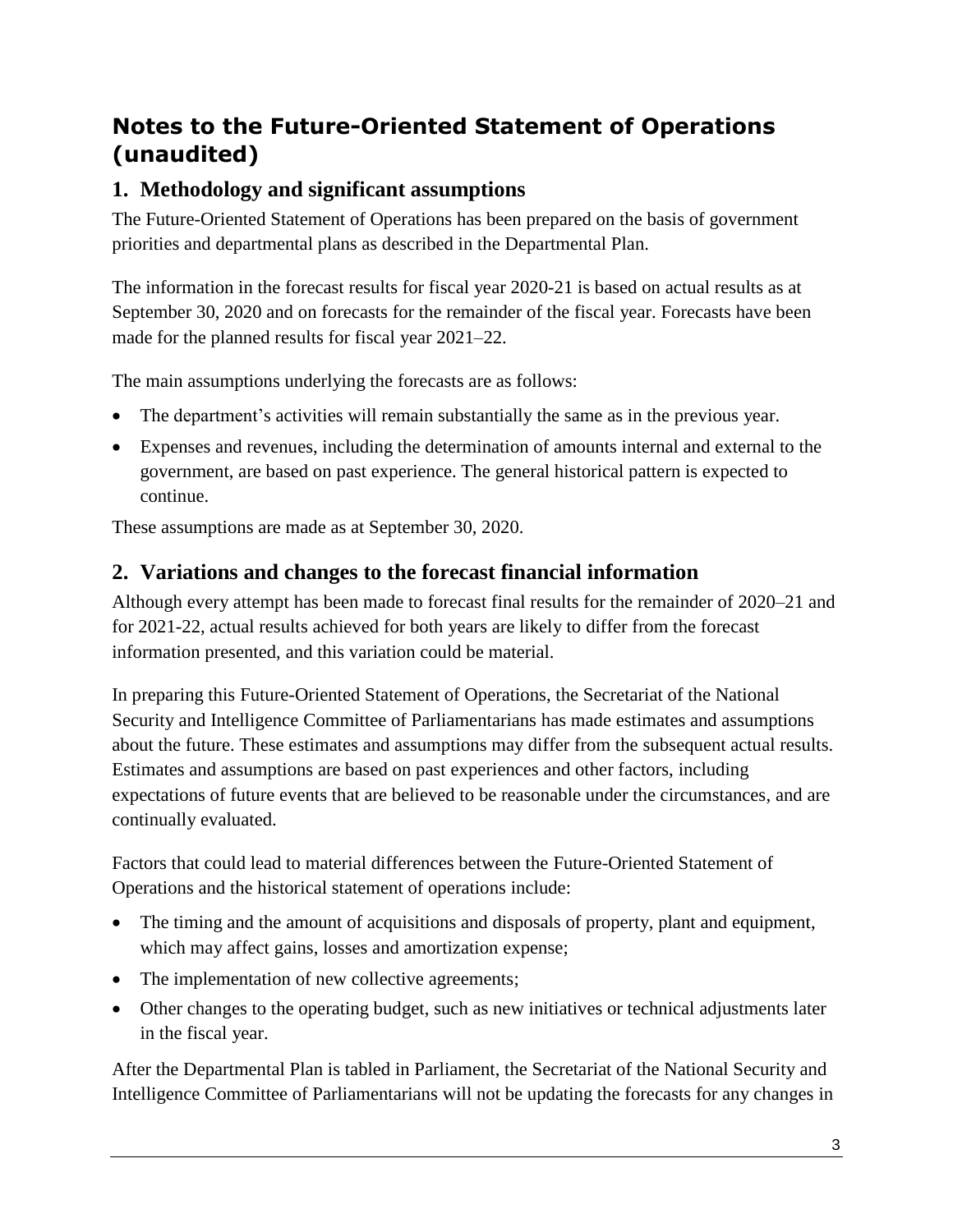financial resources made in ensuing supplementary estimates. Variances will be explained in the Departmental Results Report.

### **3. Summary of significant accounting policies**

The Future-Oriented Statement of Operations has been prepared using the Government of Canada's accounting policies in effect for fiscal year 2020–21], and is based on Canadian public sector accounting standards. The presentation and results using the stated accounting policies do not result in any significant differences from Canadian public sector accounting standards.

Significant accounting policies are as follows:

#### **a) Expenses**

Expenses are generally recorded when goods are received or services are rendered and include expenses related to personnel, professional and special services, repair and maintenance, utilities, materials and supplies, as well as amortization of tangible capital assets. Provisions to reflect changes in the value of assets or liabilities, such as provisions for bad debts, loans, investments and advances and inventory obsolescence, as well as utilization of inventories and prepaid expenses, and other are also included in other expenses.

#### **b) Revenues**

Other revenues are recognized in the period the event giving rise to the revenues occurred. Revenues that are non-respendable are not available to discharge the department's liabilities. Although the deputy head is expected to maintain accounting control, he or she has no authority over the disposition of non-respendable revenues. As a result, non-respendable revenues are considered to be earned on behalf of the Government of Canada and are therefore presented as a reduction of the department's gross revenues.

### **4. Parliamentary authorities**

The department is financed by the Government of Canada through parliamentary authorities. Financial reporting of authorities provided to the department differs from financial reporting according to generally accepted accounting principles because authorities are based mainly on cash flow requirements. Items recognized in the Future-Oriented Statement of Operations in one year may be funded through parliamentary authorities in prior, current or future years. Accordingly, the department has different net cost of operations for the year on a government funding basis than on an accrual accounting basis. The differences are reconciled in the following tables: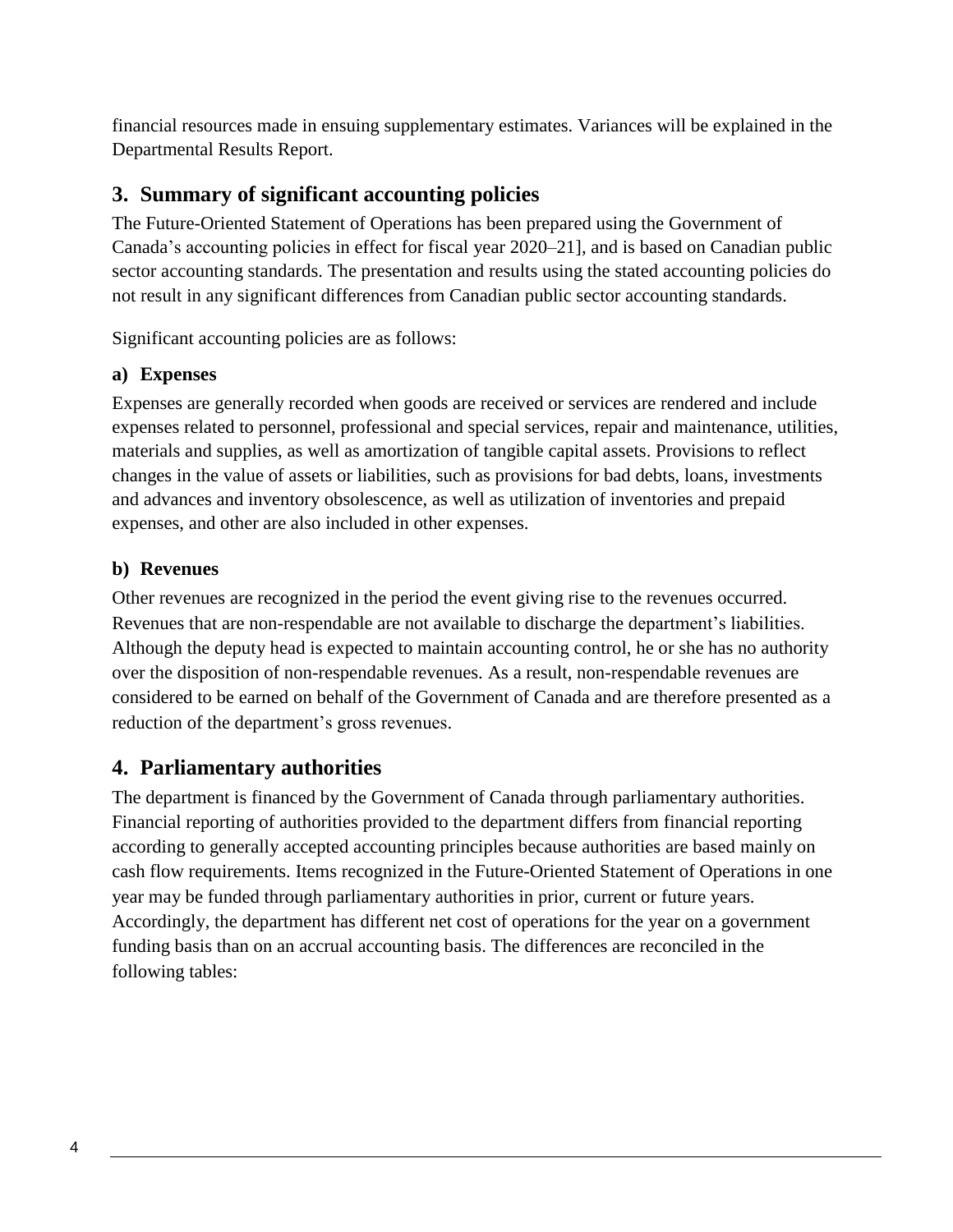### **a) Reconciliation of net cost of operations to requested authorities (in thousands of dollars)**

|                                                                                      | <b>Forecast</b><br>results<br>$2020 - 21$ | <b>Planned</b><br>results<br>$2021 - 22$ |
|--------------------------------------------------------------------------------------|-------------------------------------------|------------------------------------------|
| Net cost of operations before government funding and transfers                       | 3,175                                     | 3,873                                    |
| Adjustment for items affecting net cost of operations but not affecting authorities: |                                           |                                          |
| Amortization of tangible capitals assets                                             | (5)                                       | (6)                                      |
| Gain (loss) on disposal of tangible capital assets                                   |                                           |                                          |
| Services provided without charge by other government departments                     | (198)                                     | (202)                                    |
| Increase in vacation pay and compensatory leave                                      | (16)                                      | (2)                                      |
| Increase in employee future benefits                                                 | (4)                                       | (3)                                      |
| Bad debt expense                                                                     |                                           |                                          |
| Refunds of previous years' expenditures                                              | (20)                                      | (14)                                     |
| Total items affecting net cost of operations but not affecting authorities           | (243)                                     | (227)                                    |
| Adjustment for items not affecting net cost of operations but affecting authorities: |                                           |                                          |
| Acquisition of tangible capital assets                                               |                                           | $\overline{2}$                           |
| Proceeds from disposal of tangible capital assets                                    |                                           |                                          |
| Increase in inventory                                                                |                                           |                                          |
| Increase in prepaid expenses                                                         |                                           |                                          |
| Total items not affecting net cost of operations but affecting authorities           |                                           | $\overline{c}$                           |
| Requested authorities forecasted to be used                                          | 2,932                                     | 3,648                                    |